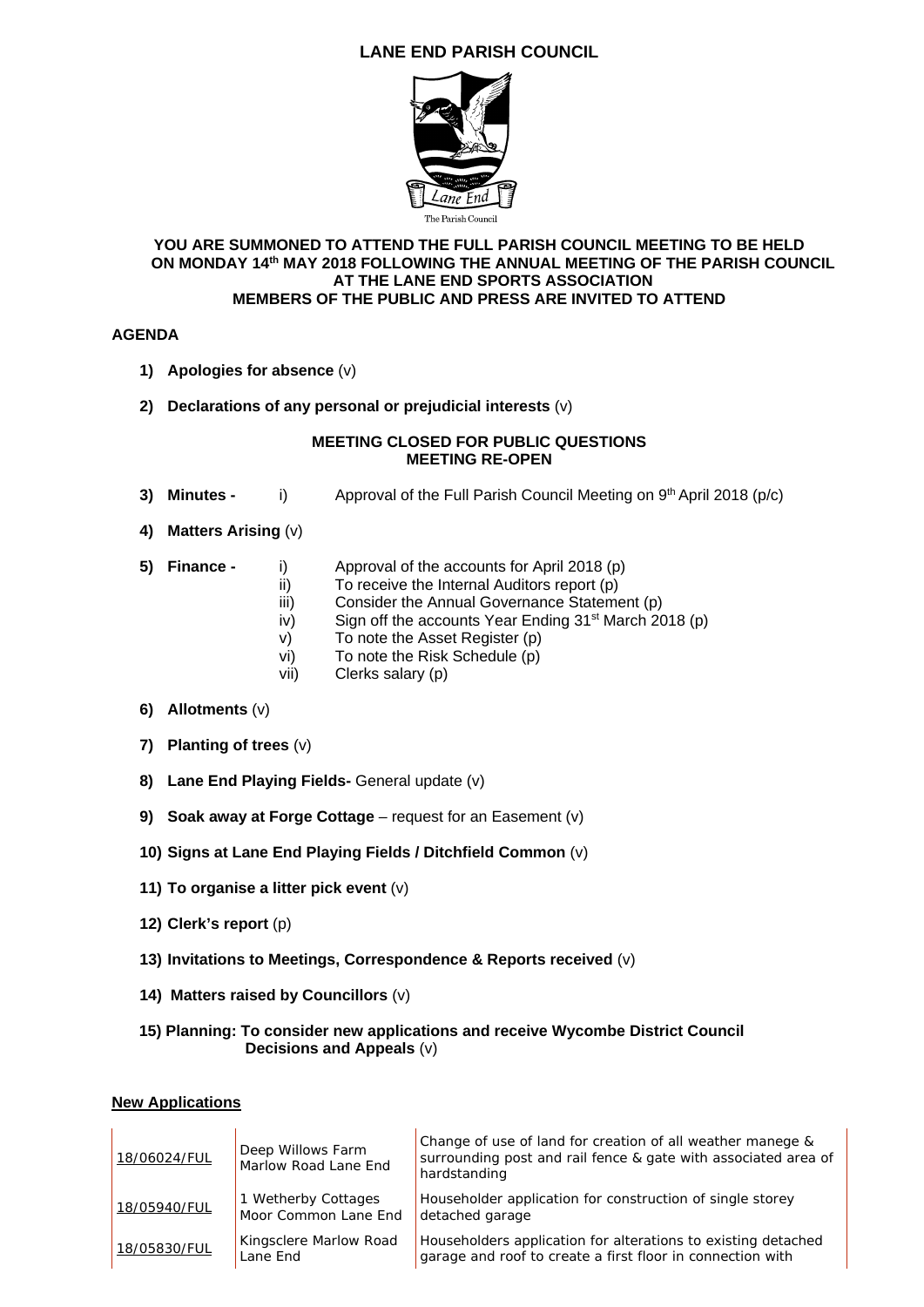|                |                                                                    | conversion of garage to create habitable living<br>accommodation.                                                                          |
|----------------|--------------------------------------------------------------------|--------------------------------------------------------------------------------------------------------------------------------------------|
| 18/06064/CTREE | The Grouse And Ale High<br><b>Street Lane End</b>                  | Fell 5 x Leyland Cyprus trees                                                                                                              |
| 18/06063/CTREE | 4 Old Sun Close Lane<br>End                                        | Reduce height by 3 metres, reduce crown by 2 metres, lift 6-7<br>metres and remove 1 lower limb hanging over road to 2 x<br>Sycamore trees |
| 18/05920/OUT   | Land Between Clinkard<br>Place And Stables Church<br>Road Lane End | Outline application (including details of access) for the erection<br>of 2 x detached dwellings                                            |

## **Decided Applications**

|           | Case Ref: 18/05395/TPO Decision Application Permitted                                                                                                                                                                                                                                                                                              |          |  |                                                                             |       | Date:      | 24/04/2018 |  |  |
|-----------|----------------------------------------------------------------------------------------------------------------------------------------------------------------------------------------------------------------------------------------------------------------------------------------------------------------------------------------------------|----------|--|-----------------------------------------------------------------------------|-------|------------|------------|--|--|
| Address:  | Highfield Lodge Finings Road Lane End Buckinghamshire HP14 3EU                                                                                                                                                                                                                                                                                     |          |  |                                                                             |       |            |            |  |  |
| Proposal: | Clear damaged sections and prune broken branch stubs and balance remaining<br>canopy by removing no more than 2 metres apical growth and up to 1 metres<br>lateral growth to 1 x Yew tree (T1)                                                                                                                                                     |          |  |                                                                             |       |            |            |  |  |
|           | Case Ref: 18/05548/FUL Decision Application Permitted                                                                                                                                                                                                                                                                                              |          |  |                                                                             |       | Date:      | 24/04/2018 |  |  |
| Address:  |                                                                                                                                                                                                                                                                                                                                                    |          |  | 9 Oakwood Place Lane End Buckinghamshire HP14 3BQ                           |       |            |            |  |  |
| Proposal: | Householder application for insertion of 1 x rear conservation style rooflight                                                                                                                                                                                                                                                                     |          |  |                                                                             |       |            |            |  |  |
|           | Case Ref: 18/05565/FUL Decision Application Permitted                                                                                                                                                                                                                                                                                              |          |  |                                                                             |       | Date:      | 26/04/2018 |  |  |
| Address:  |                                                                                                                                                                                                                                                                                                                                                    |          |  | 18 Oakwood Place Lane End Buckinghamshire HP14 3BQ                          |       |            |            |  |  |
| Proposal: | Householder application for insertion of 1 x rear conservation style rooflight                                                                                                                                                                                                                                                                     |          |  |                                                                             |       |            |            |  |  |
|           | Case Ref: 18/05567/FUL Decision Application Permitted                                                                                                                                                                                                                                                                                              |          |  |                                                                             |       | Date:      | 26/04/2018 |  |  |
| Address:  | 17 Oakwood Place Lane End Buckinghamshire HP14 3BQ                                                                                                                                                                                                                                                                                                 |          |  |                                                                             |       |            |            |  |  |
| Proposal: | Householder application for insertion of 1 x rear conservation style rooflight                                                                                                                                                                                                                                                                     |          |  |                                                                             |       |            |            |  |  |
|           | Case Ref: 18/05638/FUL Decision Application Permitted                                                                                                                                                                                                                                                                                              |          |  |                                                                             |       | Date:      | 27/04/2018 |  |  |
| Address:  |                                                                                                                                                                                                                                                                                                                                                    |          |  | 8 Oakwood Place Lane End Buckinghamshire HP14 3BQ                           |       |            |            |  |  |
|           | Proposal: Householder application for insertion of 1 x rear conservation style rooflightCase Ref:<br>18/05645/FUL Decision<br><b>Application Permitted</b><br>Date:<br>27/04/2018                                                                                                                                                                  |          |  |                                                                             |       |            |            |  |  |
| Address:  |                                                                                                                                                                                                                                                                                                                                                    |          |  | 12 Oakwood Place Lane End Buckinghamshire HP14 3BQ                          |       |            |            |  |  |
| Proposal: | Householder application for insertion of 1 x rear conservation style rooflight                                                                                                                                                                                                                                                                     |          |  |                                                                             |       |            |            |  |  |
|           | Case Ref: 18/05646/FUL Decision Application Permitted                                                                                                                                                                                                                                                                                              |          |  |                                                                             |       | Date:      | 27/04/2018 |  |  |
| Address:  | 14 Oakwood Place Lane End Buckinghamshire HP14 3BQ                                                                                                                                                                                                                                                                                                 |          |  |                                                                             |       |            |            |  |  |
| Proposal: | Householder application for insertion of 1 x rear conservation style rooflight                                                                                                                                                                                                                                                                     |          |  |                                                                             |       |            |            |  |  |
|           |                                                                                                                                                                                                                                                                                                                                                    |          |  | Case Ref: 18/05457/CTR Decision Not to make a Tree Preservation Order Date: |       |            | 18/04/2018 |  |  |
| Address:  | Highfield Lodge Finings Road Lane End Buckinghamshire HP14 3EU                                                                                                                                                                                                                                                                                     |          |  |                                                                             |       |            |            |  |  |
|           | Proposal: Tree works as per schedule                                                                                                                                                                                                                                                                                                               |          |  |                                                                             |       |            |            |  |  |
|           | Case Ref: 18/05039/FUL Decision Application Permitted                                                                                                                                                                                                                                                                                              |          |  |                                                                             |       | Date:      | 10/04/2018 |  |  |
| Address:  |                                                                                                                                                                                                                                                                                                                                                    |          |  | Woodlands Marlow Road Lane End Buckinghamshire HP14 3JP                     |       |            |            |  |  |
| Proposal: | Householder application for construction of part two storey, part first floor, part<br>single storey side/rear extension and associated alterations                                                                                                                                                                                                |          |  |                                                                             |       |            |            |  |  |
|           | Case Ref: 18/05392/VC                                                                                                                                                                                                                                                                                                                              | Decision |  | <b>Application Permitted</b>                                                | Date: | 05/04/2018 |            |  |  |
| Address:  |                                                                                                                                                                                                                                                                                                                                                    |          |  | OS Parcel 2146 Lane End Footpath 10 Lane End Buckinghamshire                |       |            |            |  |  |
| Proposal: | Application for removal of condition 5 (carbon reduction and water efficiency)<br>attached to PP 15/05044/FUL (Erection of single storey detached 1-bed barn style<br>agricultural workers dwelling/hospitality accommodation in connection with existing<br>agricultural enterprises & shoots at Bolter End Farm accessed via existing track from |          |  |                                                                             |       |            |            |  |  |